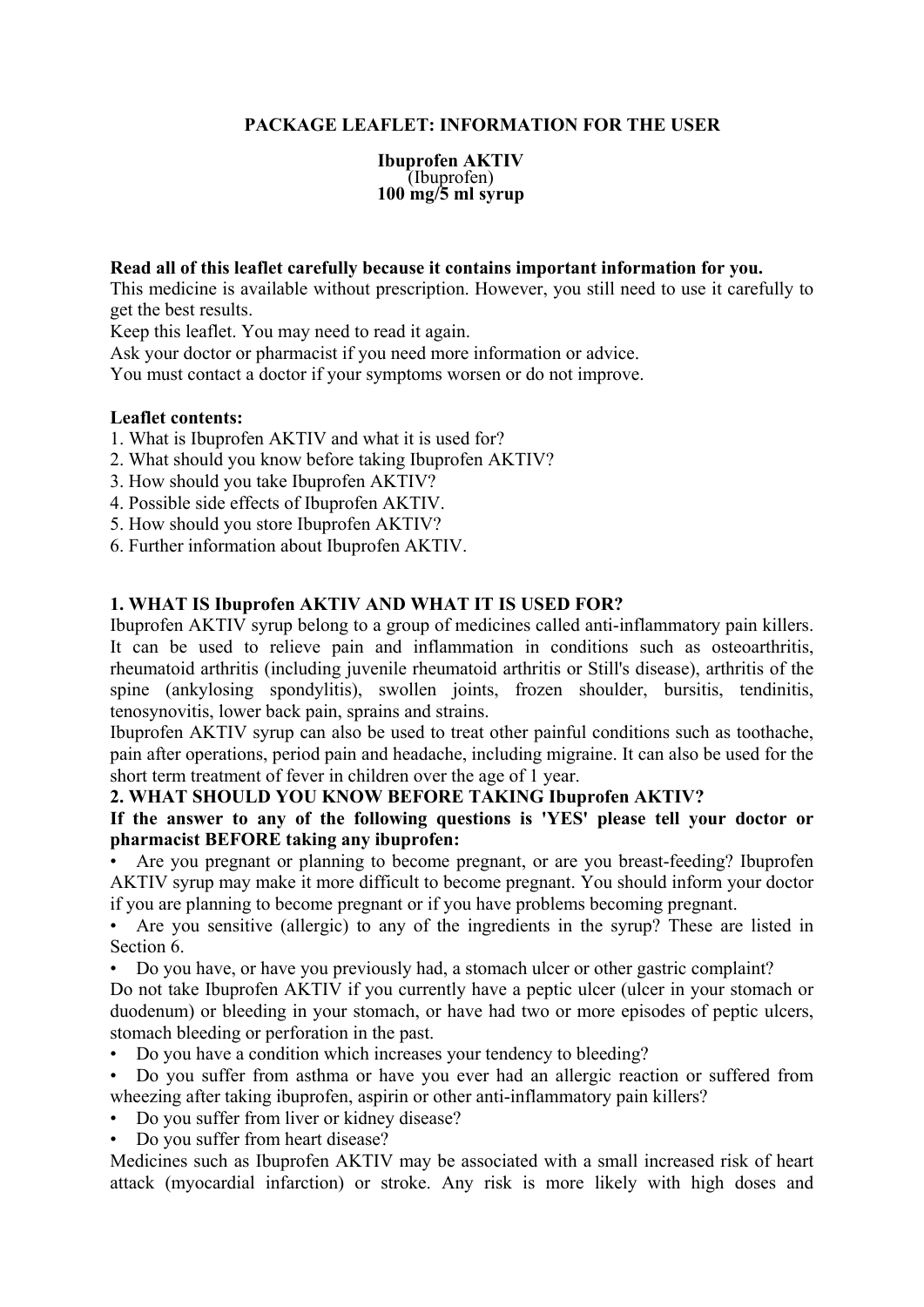prolonged treatment. Do not exceed the recommended dose or duration of treatment. If you have heart problems, previous stroke or think that you might be at risk of these conditions (e.g. if you have high blood pressure, diabetes, high cholesterol or are a smoker) you should discuss your treatment with your doctor or pharmacist.

• Do you have systemic lupus erythematosus (SLE, sometimes known as lupus) or a connective tissue disease (autoimmune diseases affecting connective tissue)?

• Have you been told by your doctor that you have an intolerance to some sugars?

## **Can you take Ibuprofen AKTIV with other medicines?**

Some medicines that are anti-coagulants (i.e. thin blood/prevent clotting e.g. aspirin/ acetylsalicyclic acid, warfarin, ticlodipine), some medicines that reduce high blood pressure (ACE-inhibitors such as captopril, beta-blockers such as atenolol, or angiotensin-II receptor antagonists such as losartan) and other medicines may affect or be affected by treatment with ibuprofen. You should therefore always seek the advice of your doctor or pharmacist before you use ibuprofen with other medicines. In particular you should tell your doctor or pharmacist if you are taking any of the following medicines in addition to those mentioned above:

- diuretics (water tablets),
- cardiac glycosides, such as digoxin, used to treat heart conditions,
- lithium.
- zidovudine (an anti-viral drug),
- steroids (used in the treatment of inflammatory conditions),
- methotrexate (used to treat certain cancers),

• medicines known as immunosuppressants such as ciclosporin and tacrolimus (used to dampen down your immune response),

• medicines known as selective serotonin reuptake inhibitors (SSRIs), used for the treatment of depression,

- antibiotics called quinolones such as ciprofloxacin,
- aminoglycosides (a type of antibiotic),
- mifepristone,
- any other ibuprofen preparations, such as those you can buy without a prescription,
- any other anti-inflammatory pain killer, including aspirin,
- cholestyramine (a drug used to lower cholesterol),
- medicines known as sulphonylureas such as glibenclamide (used to treat diabetes),
- voriconazole or fluconazole (types of anti-fungal drugs),

• Gingko biloba herbal medicine (there is a chance you may bleed more easily if you are taking this with ibuprofen).

## **Other information about Ibuprofen AKTIV syrup:**

The syrup contains the following ingredients for which you should be warned:

• methyl parahydroxybenzoate and propyl parahydroxybenzoate, which may cause allergic reactions (possible delayed reactions).

• small amounts of glycerol. In high doses, glycerol may sometimes cause headache, stomach upset and diarrhoea.

sorbitol, so if you have been told by your doctor that you have an intolerance to some sugars, before you use this medicine contact your doctor. Also, sorbitol may have a mild laxative effect. Caloric value is 2.6 kcal / g of sorbitol.

• propylene glycol, which can cause symptoms similar to the effects of alcohol.

• 63 vol% ethanol (alcohol). Each measured teaspoon (5 ml) contains 300 mg of alcohol, corresponding to 6.04 ml beer and 2.54 ml wine. Harmful for those suffering from alcoholism. Should be taken into account when the medicine is given to pregnant women or nursing mothers, children and high risk groups such as patients with liver damage or epilepsy.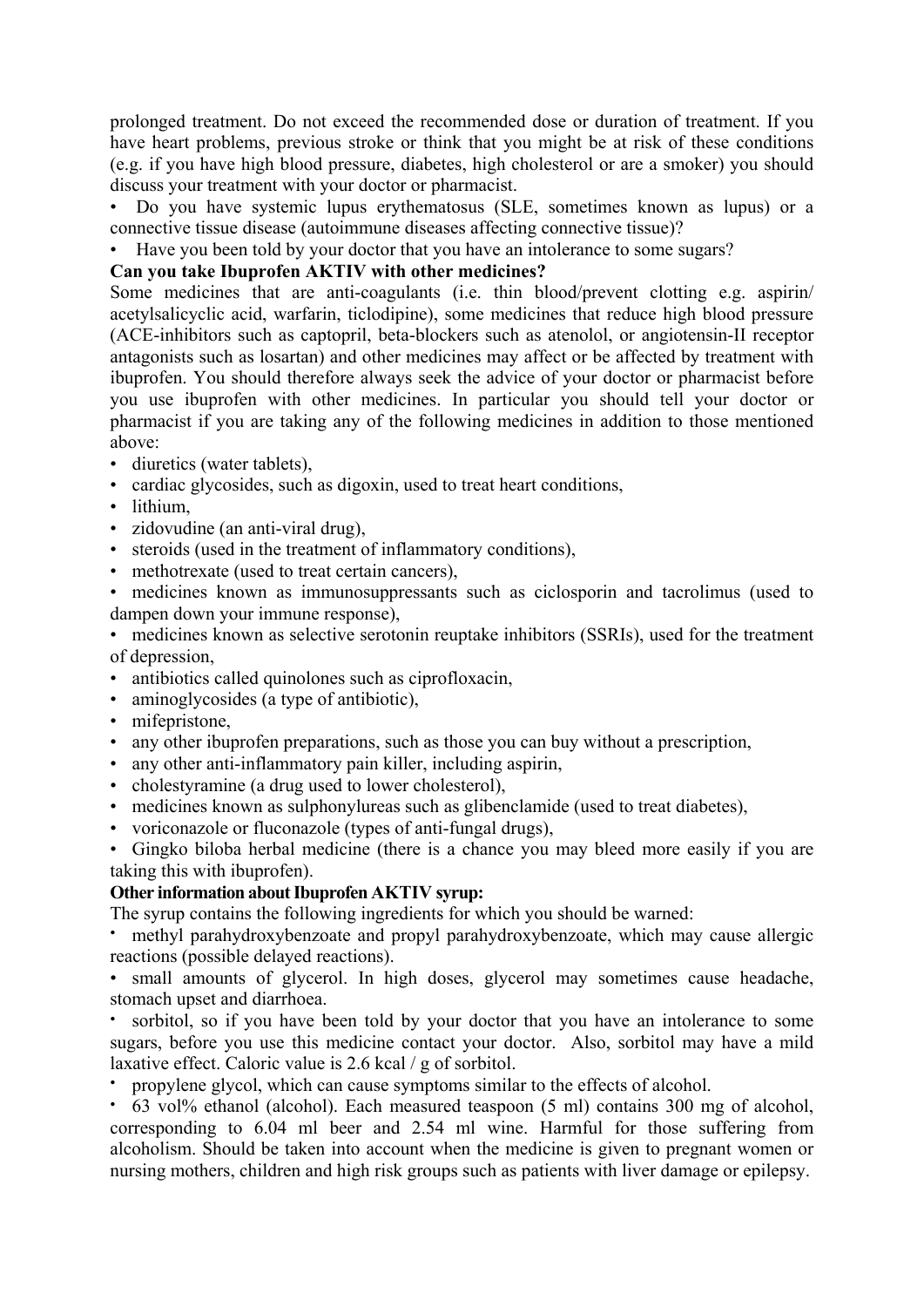• color sunset yellow E 110, which may cause allergic reactions.

# **Pregnancy and breast-feeding**

The use of Ibuprofen AKTIV whilst pregnant or breast feeding should be avoided.

Ibuprofen AKTIV should not be used in late (the last three months) of pregnancy and should only be taken in the first six months of pregnancy on the advice of your doctor.

# **Driving and Using Machines**

Ibuprofen AKTIV syrup may make you feel dizzy or drowsy. If it affects you in this way do not drive, operate machinery or do anything that requires you to be alert.

# **3. HOW SHOULD YOU TAKE Ibuprofen AKTIV syrup?**

ALWAYS take Ibuprofen AKTIV syrup exactly as your doctor has told you. If you are not sure refer to the label on the carton or check with your doctor or pharmacist. Take with or after food.

# DOSAGE:

**Adults** - The usual dosage is 4 to 6 spoonfuls (5 ml) taken three times a day. Your doctor may choose to increase or decrease this depending on what you are being treated for, but no more than 24 spoonfuls (120 ml/2400 mg) should be taken in one day.

**Children** - Ibuprofen should NOT be taken by children weighing less than 7 kg. When used to treat fever, the syrup should not be used long term or given to children under the age of 1 year.

The usual dose in children is 20 mg per kg of bodyweight each day, in divided doses. This can be given as follows:

1-2 years: One 2.5 ml (50 mg) dose three/four times a day

3-7 years: One 5 ml (100 mg) dose three/four times a day

8-12 years: Two 5 ml (200 mg) doses three/four times a day

The doctor may choose to increase this dose in children with juvenile rheumatoid arthritis.

This dose should not exceed 40mg/kg bodyweight daily in divided doses.

## **IF YOU TAKE MORE Ibuprofen AKTIV THAN PRESCRIBED**

**(AN OVERDOSE)** you should contact a doctor or go to the nearest hospital casualty department **IMMEDIATELY** taking your syrup with you.

# **IF YOU FORGET TO TAKE YOUR IBUPROFEN AKTIV**

Take them as soon as you remember, unless it is almost time for your next dose. If it is, do not take the missed dose at all. Never double up on a dose to make up for the one you have missed.

## **4. POSSIBLE SIDE EFFECTS OF IBUPROFEN AKTIV**

As with all medicines, Ibuprofen AKTIV may cause side effects, although they are usually mild and not everyone will suffer from them. If any side effects become serious or if you notice any side effects that are not listed in this leaflet, please tell your doctor or pharmacist. You can minimise the risk of side effects by taking the least amount of syrup for the shortest amount of time necessary to control your symptoms.

If you suffer from any of the following at any time during your treatment STOP TAKING Ibuprofen AKTIV syrup and *seek immediate medical help:* 

- Severe headache, high temperature, stiffness of the neck or intolerance to light,
- Pass blood in your faeces (stools/motions),
- Pass black tarry stools,
- Vomit any blood or dark particles that look like coffee grounds.

# **TELL YOUR DOCTOR AND STOP TAKING THE SYRUP IF YOU EXPERIENCE:**

• Unexplained stomach pain or other abnormal stomach symptoms, indigestion, heartburn, feeling sick and/or vomiting,

- Unexplained wheezing, shortness of breath, skin rash, itching or bruising,
- Yellowing of the eyes and/or skin,